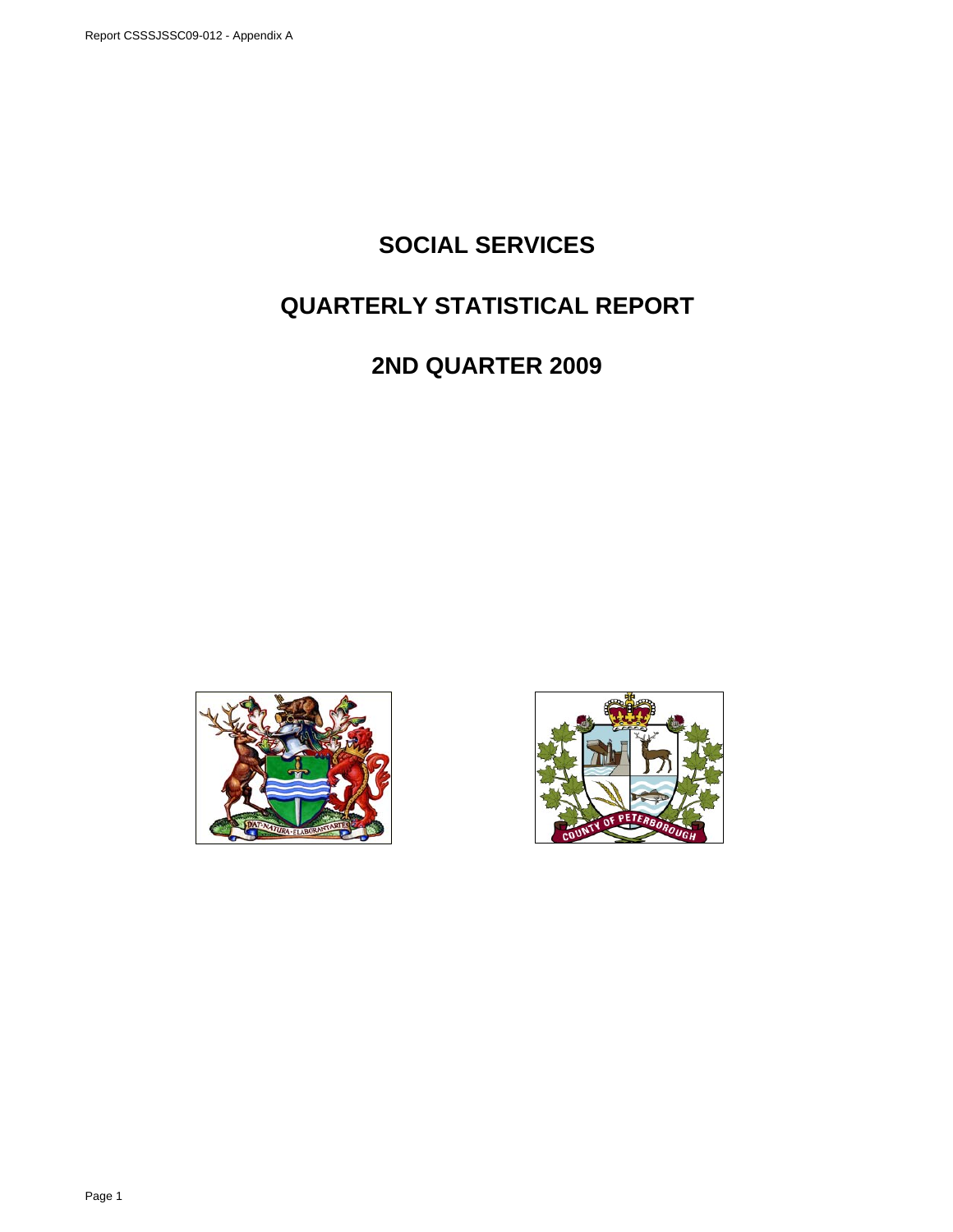### **A. Who are our clients?**

i) Family Composition



ii) Caseload Breakdown (by family unit)



### iii) Participants (individual adults)

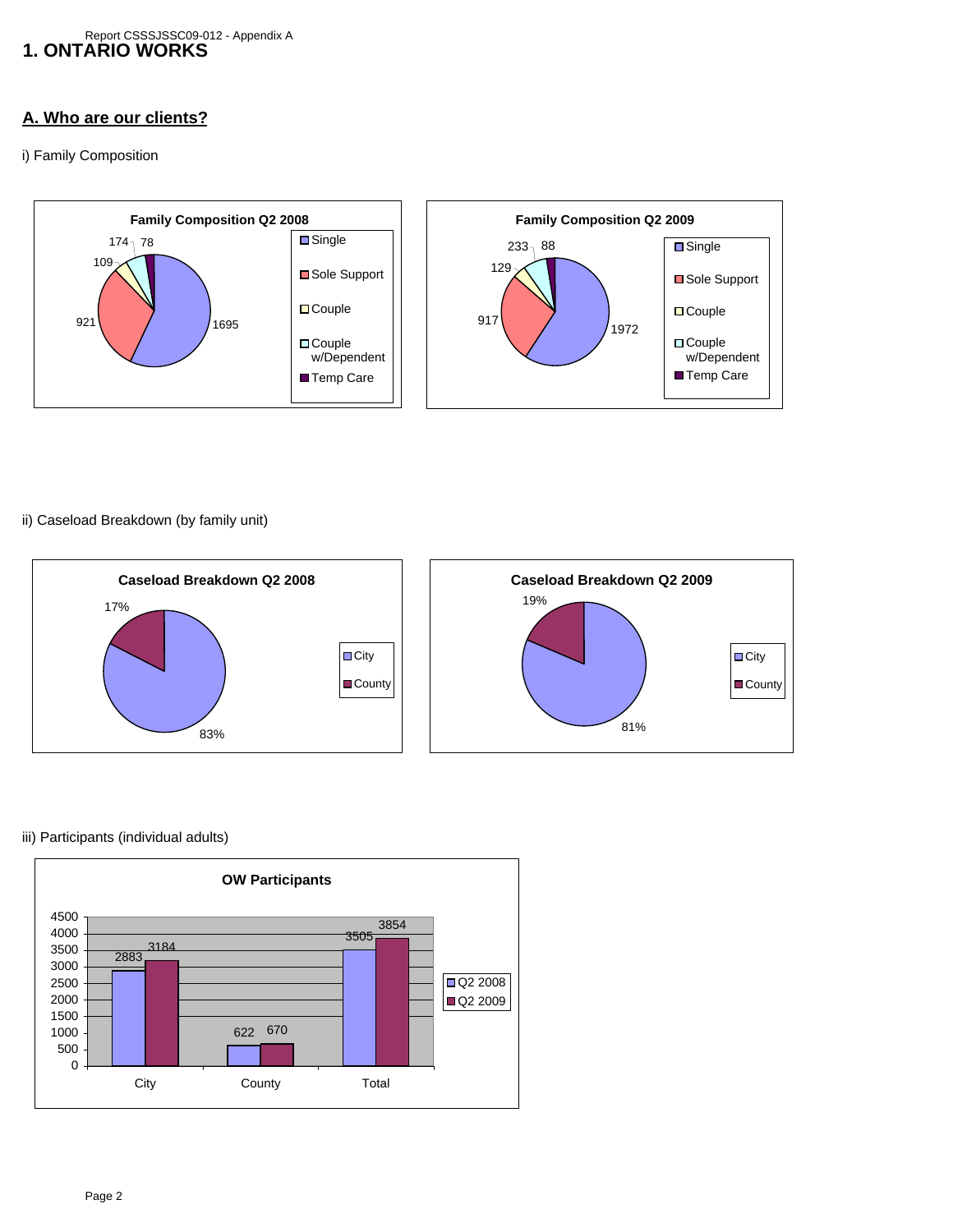#### iv) Employment Readiness Scale

"Not Ready" less than a 40% chance of becoming successfully employed, with a high likelihood of not retaining employment "Minimally Ready" a 60% chance of becoming successfully employed in 12 weeks, with a high likelihood of employment "Job Ready" an 80% chance of becoming successfully employed in 12 weeks, with a high likelihood of remaining employed

|          | # of Clients |                  |                                         |                                         |
|----------|--------------|------------------|-----------------------------------------|-----------------------------------------|
|          | with ERS     |                  | Minimally                               |                                         |
|          | Completed    | <b>Job Ready</b> | Ready                                   | Not Ready                               |
| 2008 Q2l | 1180         |                  |                                         | 193 (16.4%)   275 (23.3%)   712 (60.3%) |
| 2009 Q2l | 955          |                  | 171 (17.9%)   225 (23.6%)   559 (58.5%) |                                         |

There were process changes and increases in applications that may have resulted in fewer ERS being completed.

### v) Historical Caseload Graph

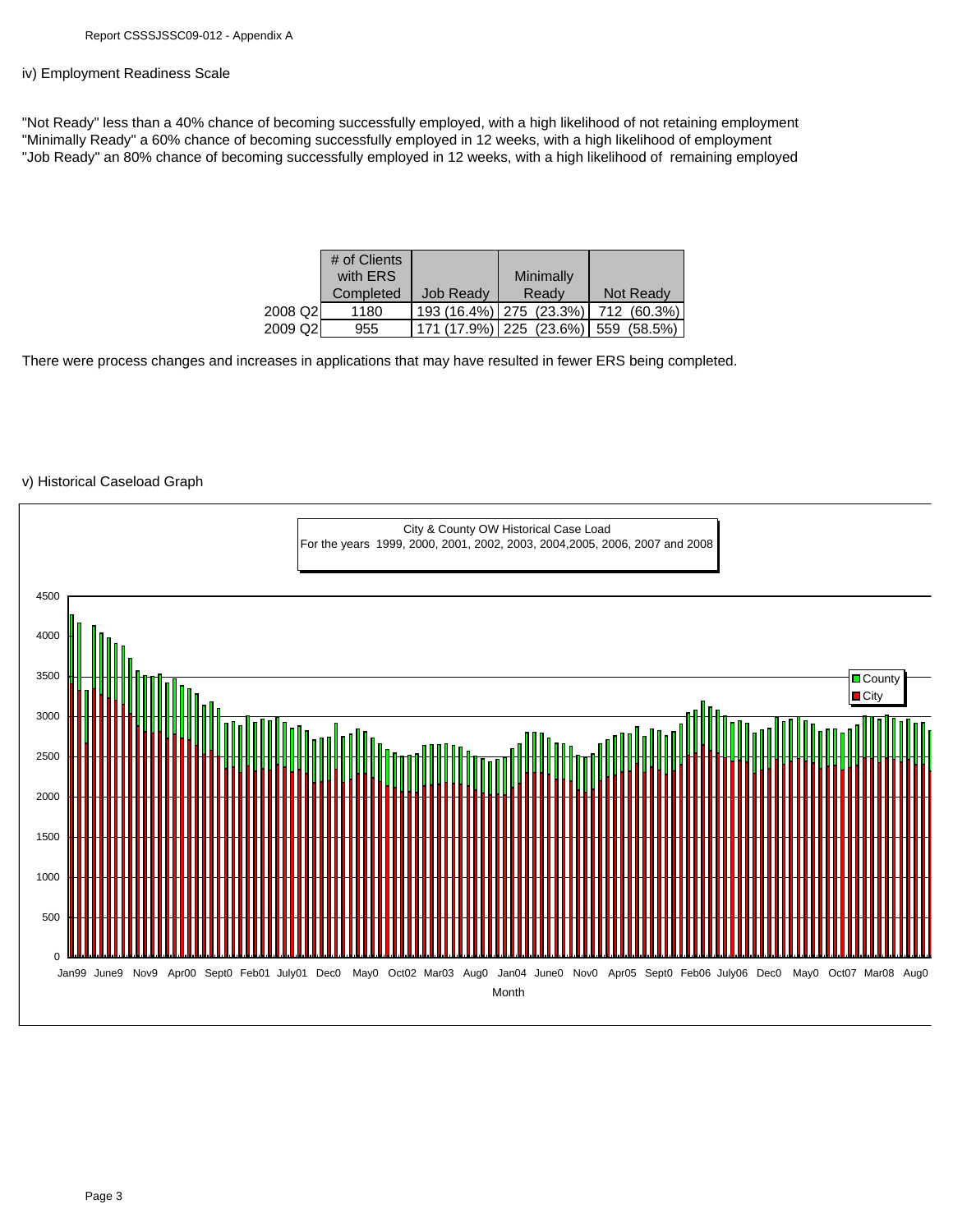#### vi) Caseload Graphs - City



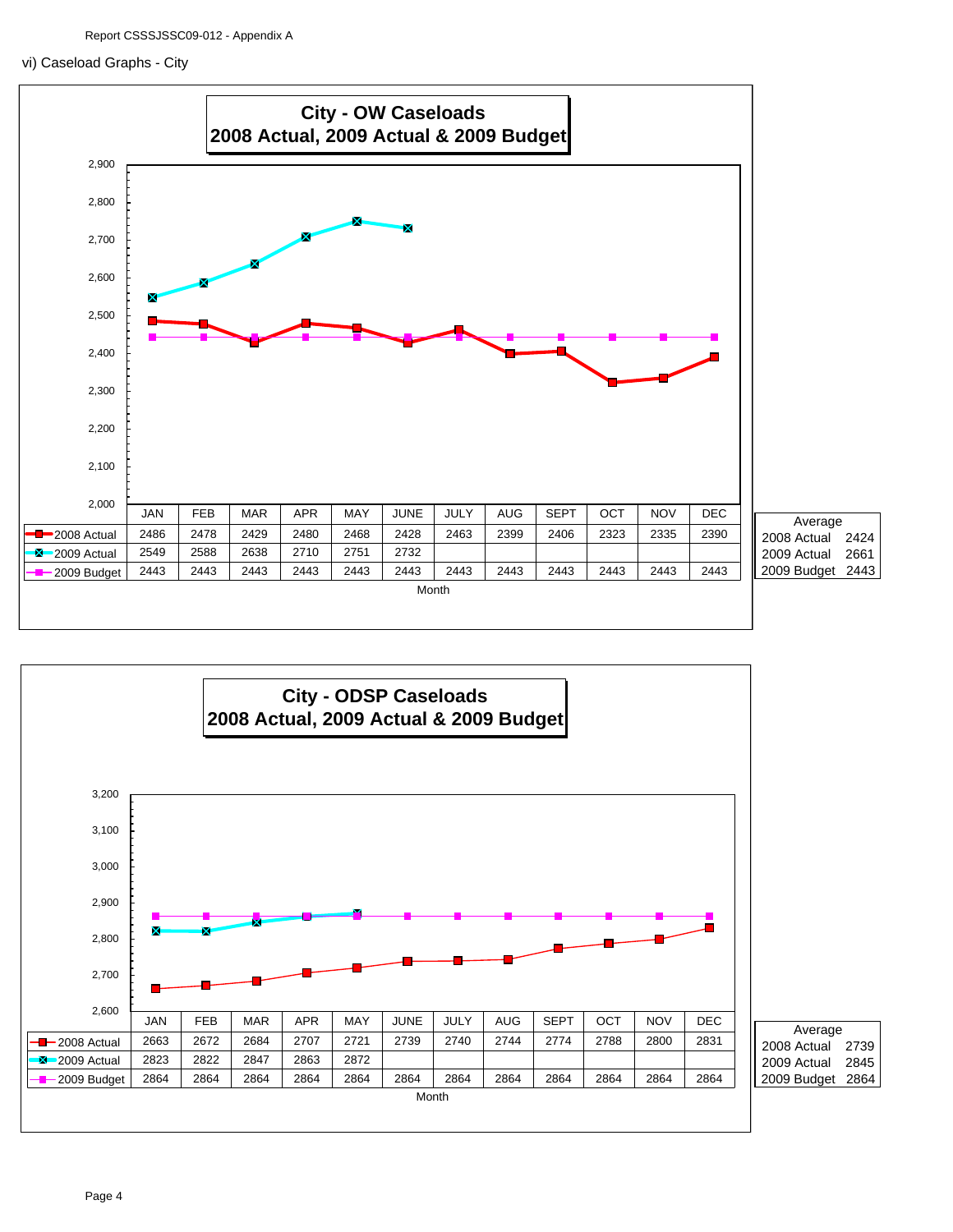### vii) Caseload Graphs - County





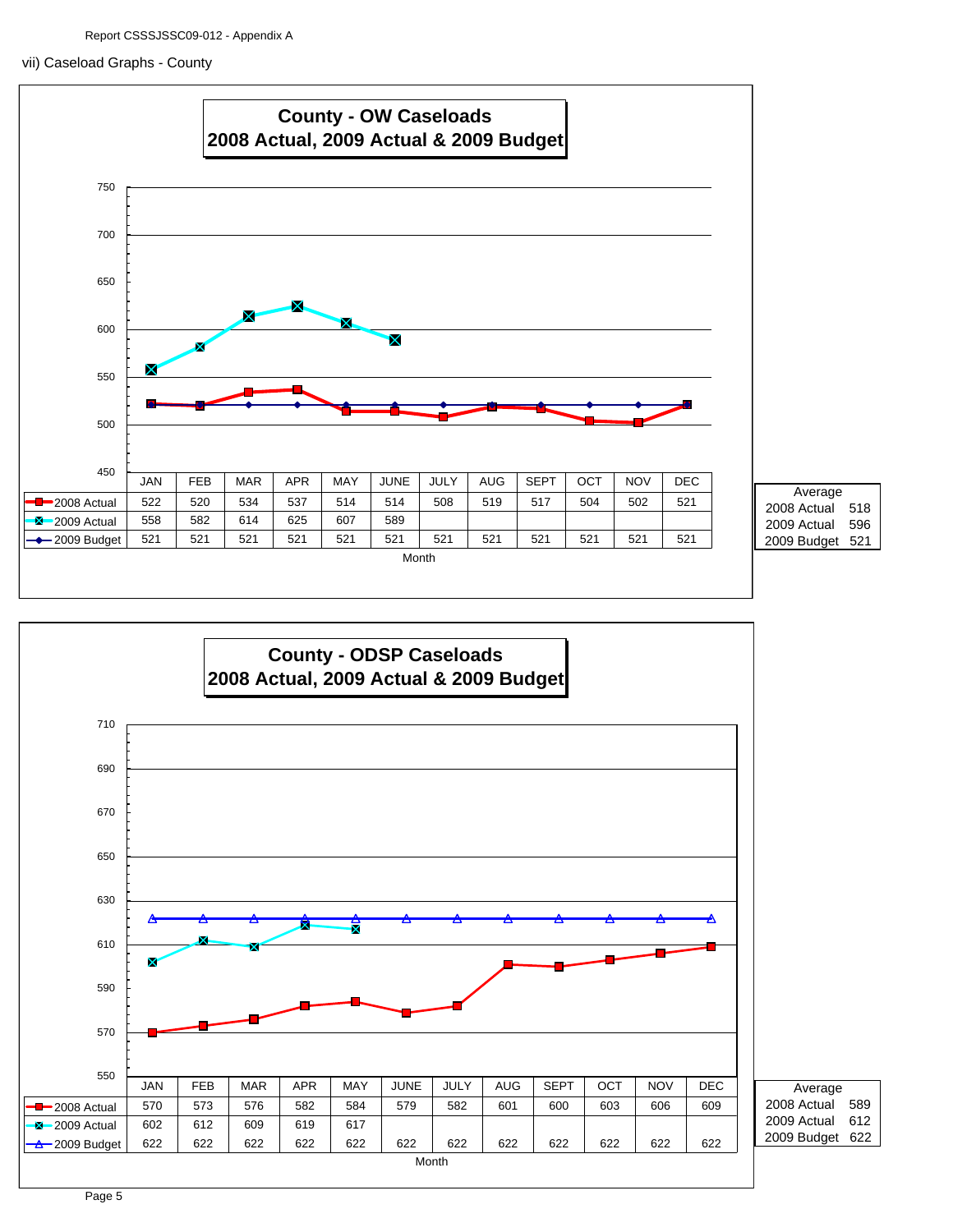### **B. What are we doing?**

At end of June, OW caseloads continue to rise with the City increasing by an average of 218 or 8.9% over the budgeted amount. The County increased an average of 74 cases or 14.2% over its budgeted amount. The number of applications screened by staff was 2364 while 2014 was screened for the same period in 2008, an increase of 17.3%. There was an increase of 257 cases granted assistance over the same period in 2008, an increase of 16.2%. There were 52 fewer cases terminating assistance in 2009 than for the same period in 2008, a 3.2% reduction. The division initated a local Human Services Integration group to examine our current operations and provide recommendations to better position our future delivery of social assistance to achieve the best possible outcomes for our clients and our community. An implementation plan will be ready by the end of September.

#### i) Intake (new client)



On average from point of contact to application interview was 2.4 days Q2 2008 and 3 days Q2 2009. Ministry standard is 4 days.

#### ii) Telephony Stats

|                                                | Jan  | Feb. | March | April | May  | June |
|------------------------------------------------|------|------|-------|-------|------|------|
| # of calls at Intake                           | 3910 | 3166 | 3372  | 3334  | 3422 | 3355 |
| Average wait time for call answer (in seconds) | 92   | 101  | 86    | 63    | 58   | 78   |
| # calls at reception                           | 1966 | 1882 | 2087  | 1934  | 1817 | 1964 |
| Average wait time for call answer (in seconds) |      | 10   |       |       |      |      |

iii) Appointments with Staff

| Total # of                    |                     |  |  |  |
|-------------------------------|---------------------|--|--|--|
| <b>Completed Appointments</b> |                     |  |  |  |
| Q2 2008                       | Q <sub>2</sub> 2009 |  |  |  |
| YTD                           | YTD                 |  |  |  |
| 12524                         | 12767               |  |  |  |

| iv) Terminations                            | Jan | Feb | Mar | April | May | June |
|---------------------------------------------|-----|-----|-----|-------|-----|------|
| # of participants starting employment       | 107 | 444 | 121 | 146   | 163 | 135  |
| # of participants leaving Social Assistance | 32  | 35  | 45  | 39    | 46  | 35   |
| due to employment                           |     |     |     |       |     |      |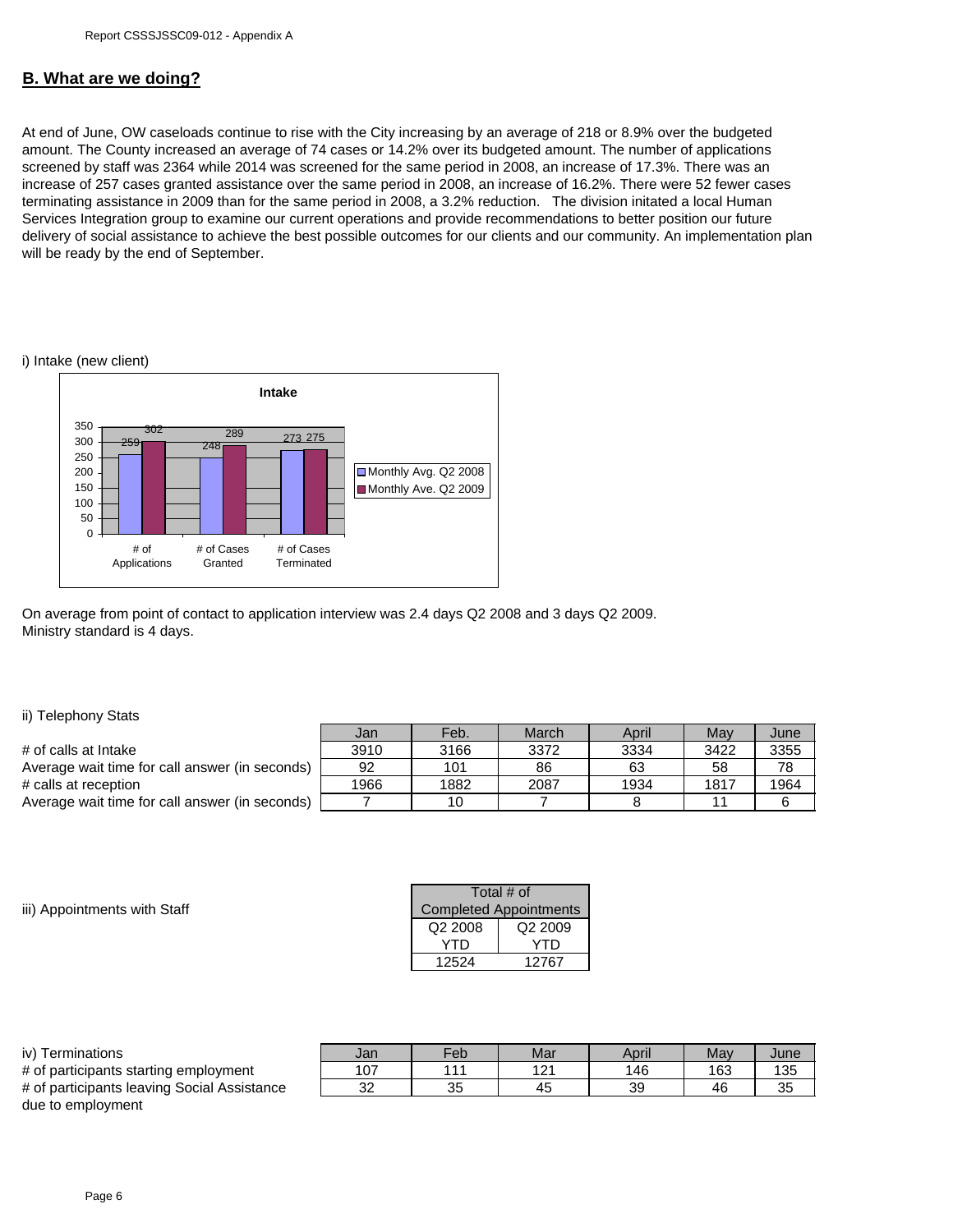|  | v) Comparison of OW Client Employment Starts 2007, 2008, 2009 First Two Quarters by Month |
|--|-------------------------------------------------------------------------------------------|
|--|-------------------------------------------------------------------------------------------|

| 2007 |     |     |     |     |     | <b>Total Q2</b> |
|------|-----|-----|-----|-----|-----|-----------------|
| Jan  | Feb | Mar | Apr | May | Jun |                 |
| 146  | 128 | 169 | 205 | 229 | 194 | 1071            |
|      |     |     |     |     |     |                 |
| 2008 |     |     |     |     |     |                 |
| Jan  | Feb | Mar | Apr | May | Jun |                 |
| 151  | 128 | 158 | 234 | 223 | 209 | 1103            |
|      |     |     |     |     |     |                 |
| 2009 |     |     |     |     |     |                 |
| Jan  | Feb | Mar | Apr | May | Jun |                 |
| 107  | 111 | 121 | 146 | 163 | 135 | 783             |

Note: 2009 employment starts down by 29% from 2008 and 27% from 2007 levels

## **C. What it costs**

|                                  | 2008         |             |              |              | 2009    |
|----------------------------------|--------------|-------------|--------------|--------------|---------|
|                                  | Year End     | 2008 Q2     | 2009 Budget  | 2009 Q2      | % Spent |
| OW Admin                         | \$4,932,707  | \$2,365,380 | \$5,110,001  | \$2,416,323  | 47.29%  |
|                                  |              |             |              |              |         |
| Employment (incl. Addictions)    | \$3,621,471  | \$1.888.539 | \$3.624.541  | \$1.594.741  | 44.00%  |
|                                  |              |             |              |              |         |
| Mandatory - City                 | \$18,813,751 | \$9,605,460 | \$18,745,000 | \$10,502,846 | 56.03%  |
| Mandatory - County               | \$4,049,021  | \$2.073.846 | \$4,021,000  | \$2,359,159  | 58.67%  |
|                                  |              |             |              |              |         |
| Discretionary - City             | \$1,702,235  | \$530,102   | \$1,464,421  | \$817,631    | 55.83%  |
| Discretionary - County           | \$273.024    | \$71,580    | \$213,770    | \$134,947    | 63.13%  |
|                                  |              |             |              |              |         |
| <b>ODSP Administration</b>       | \$1,225,371  | \$610,901   | \$0          | \$0          | 0.00%   |
| ODSP Benefits - City **          | \$6,571,107  | \$3,210,736 | \$6,888,885  | \$3,488,916  | 50.65%  |
| <b>ODSP Benefits - County **</b> | \$1,451,486  | \$725,377   | \$1,618,845  | \$766,187    | 47.33%  |

\*\* 2009 Q2 ODSP Benefits for the City and County include estimates for the month of June 2009.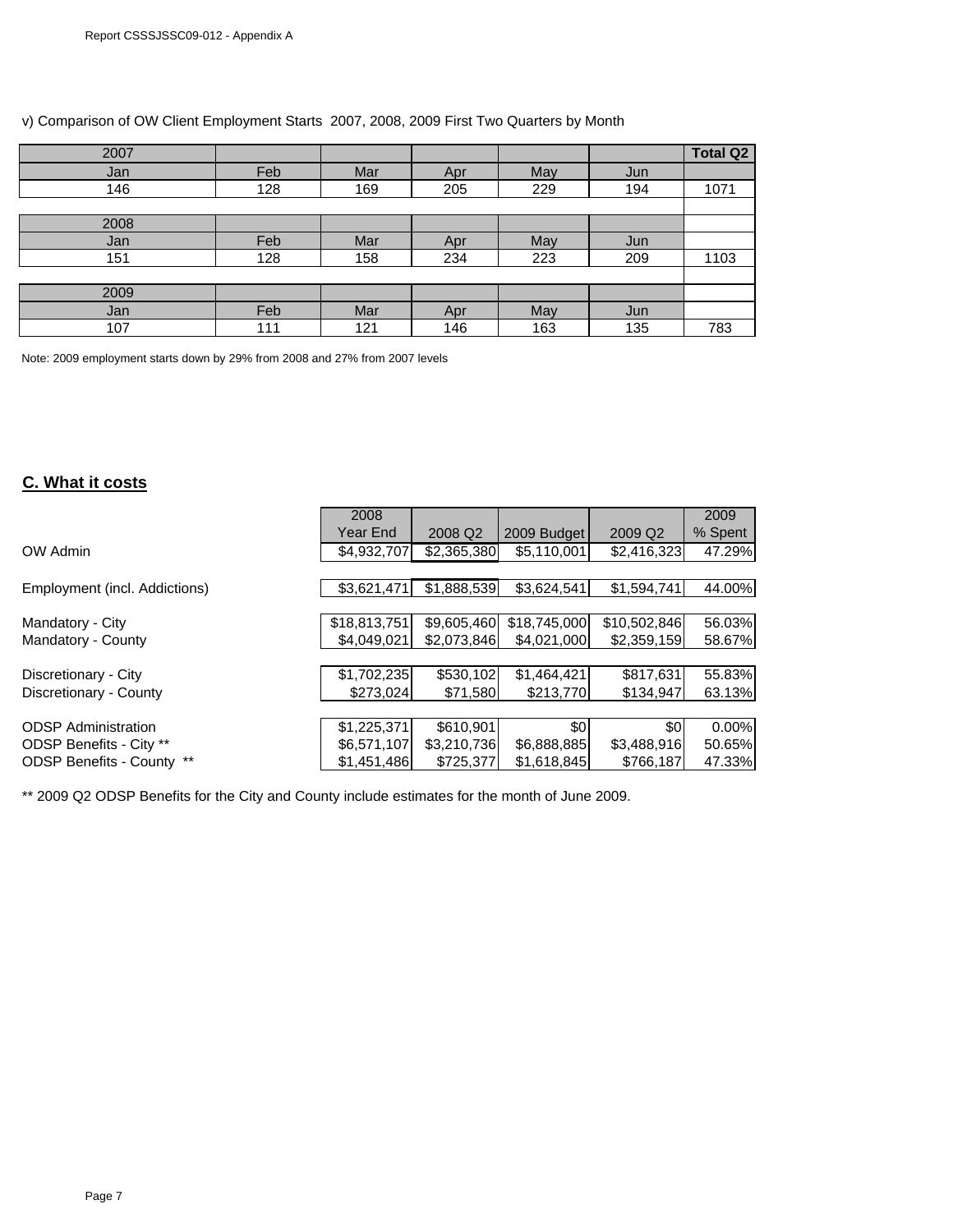# **2. PETERBOROUGH EMPLOYMENT RESOURCE CENTRE**

## **A. Who are our clients?**

PERC provides supports for self directed job search to any member of the community who is seeking employment.

### **B. What are we doing?**



|                  |                   | Total<br><b>Visits</b>        | Avg.<br><b>Monthly</b> | Total<br><b>Visits</b> | Avg.<br>Monthly |
|------------------|-------------------|-------------------------------|------------------------|------------------------|-----------------|
| Centre           | <b>Start Date</b> | Q <sub>2</sub> 0 <sub>8</sub> | Visits Q2 08           | Q <sub>2</sub> 09      | Visits Q2 09    |
| <b>Buckhorn</b>  | May 06            | 30                            | 10.0                   | 24                     | 8.0             |
| Douro            | Sept 06           | 44                            | 14.7                   | 6                      | 2.0             |
| Ennismore        | June 07           | 47                            | 15.7                   | 16                     | 5.3             |
| Havelock         | Feb 06            | 47                            | 15.7                   | 43                     | 14.3            |
| Keene            | Nov 06            | 52                            | 17.3                   | 26                     | 8.7             |
| <b>Millbrook</b> | June 07           | 128                           | 42.7                   | 40                     | 13.3            |
| Norwood          | Apr 07            | 40                            | 13.3                   | 13                     | 4.3             |

### **C. What it costs**

|               |                     |             |           | 2009% |
|---------------|---------------------|-------------|-----------|-------|
| 2008 Year End | 2008 Q <sub>2</sub> | 2009 Budget | 2009 Q2   | Spent |
| \$524,896     | \$251,355           | \$602,254   | \$236,253 | 39%   |

2008 expenditures include \$21,849 for equipment which was approved as a one time cost beyond the original budget to replace computers.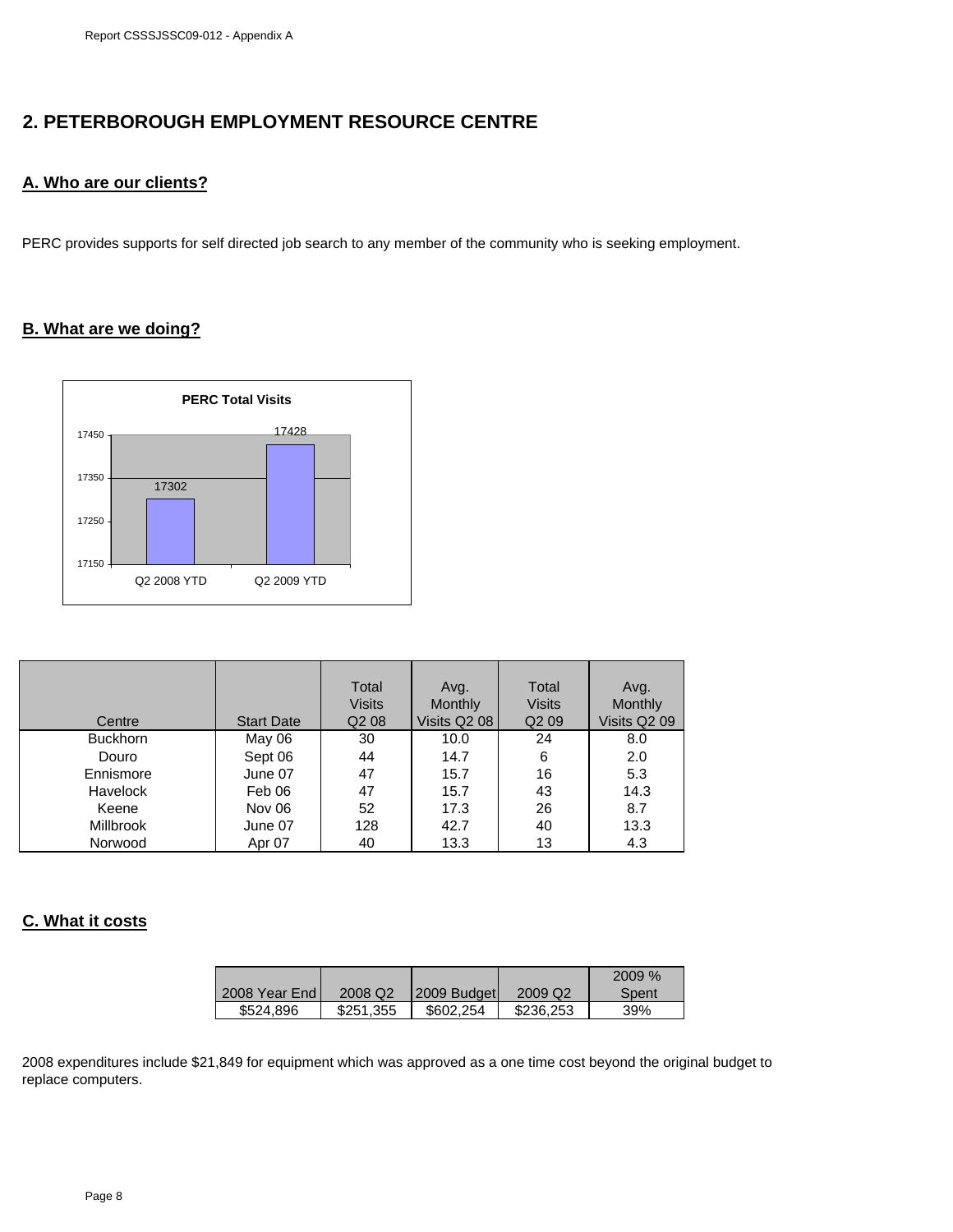Report CSSSJSSC09-012 - Appendix A

# **3. HOSTELS AND HOMELESSNESS**

## **A. Who are our clients?**

We serve individuals and families experiencing homelessness within our community.

i) Average Length of Stay in Shelter



### ii) Where They Came From

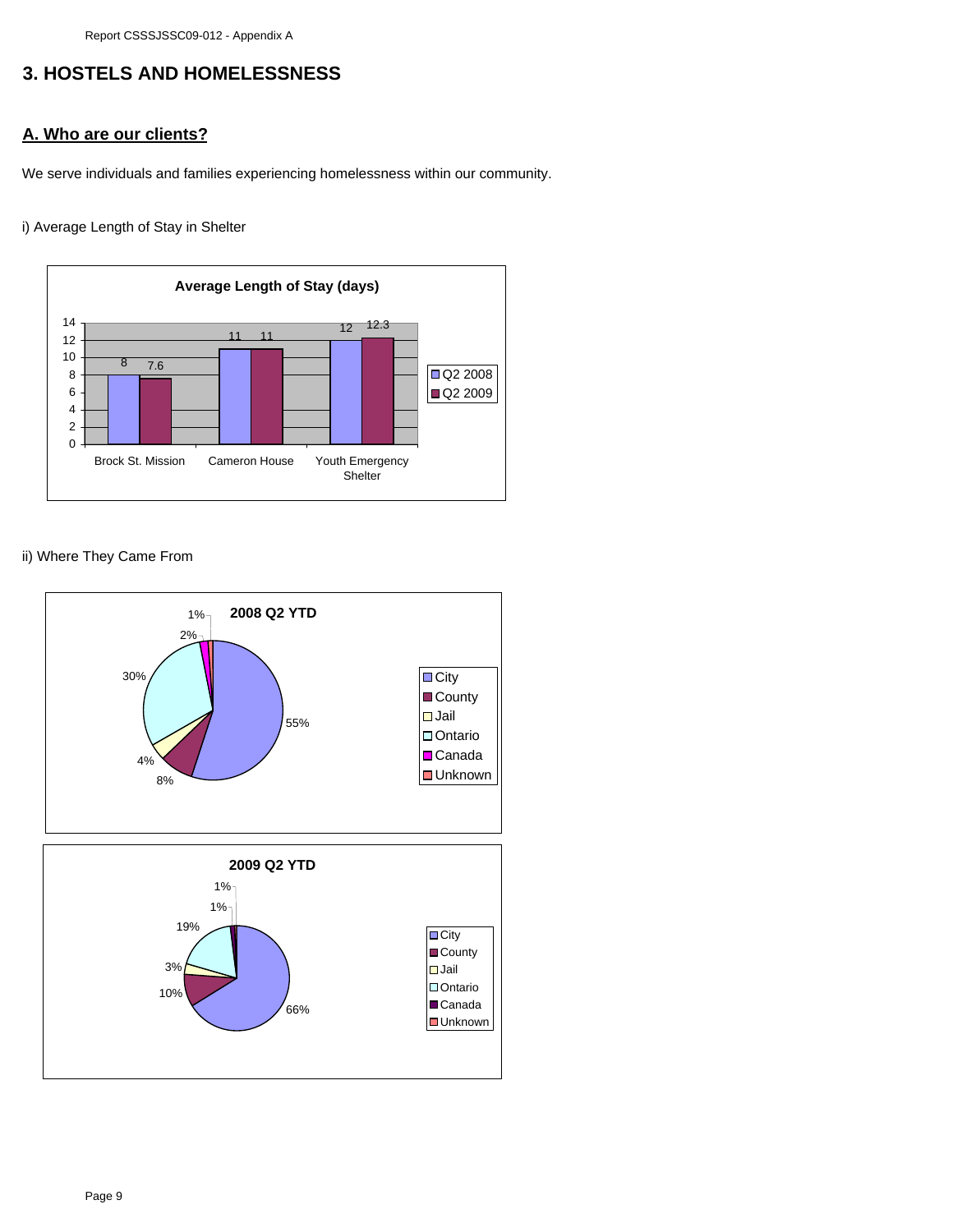## **B. What are we doing?**

| i) Accommodations Found | Q <sub>2</sub> 2008<br>YTN | Q <sub>2</sub> 2009<br>YTD |
|-------------------------|----------------------------|----------------------------|
|                         |                            | 132                        |

### ii) Bed Days



### **C. What it costs**

|          |             |                     |             |                     | 2009 % |
|----------|-------------|---------------------|-------------|---------------------|--------|
|          | 2008 Actual | 2008 Q <sub>2</sub> | 2009 Budget | 2009 Q <sub>2</sub> | Spent  |
| Gross    | \$890,758   | \$314.619           | \$1,286,639 | \$488,556           | 38%    |
| City     | \$115,608   | \$47,037            | \$391,501   | \$129.211           | 33%    |
| County   | \$82.164    | \$52,407            | \$170,000   | \$87.946            | 52%    |
| Province | \$692.987   | \$215,175           | \$725,138   | \$271.400           | 37%    |

Hostel usage is lower than budgeted for 2009, however underspending in the hostel per diem budget allows for municipal funds to be reallocated to meet other homelessness funding pressures.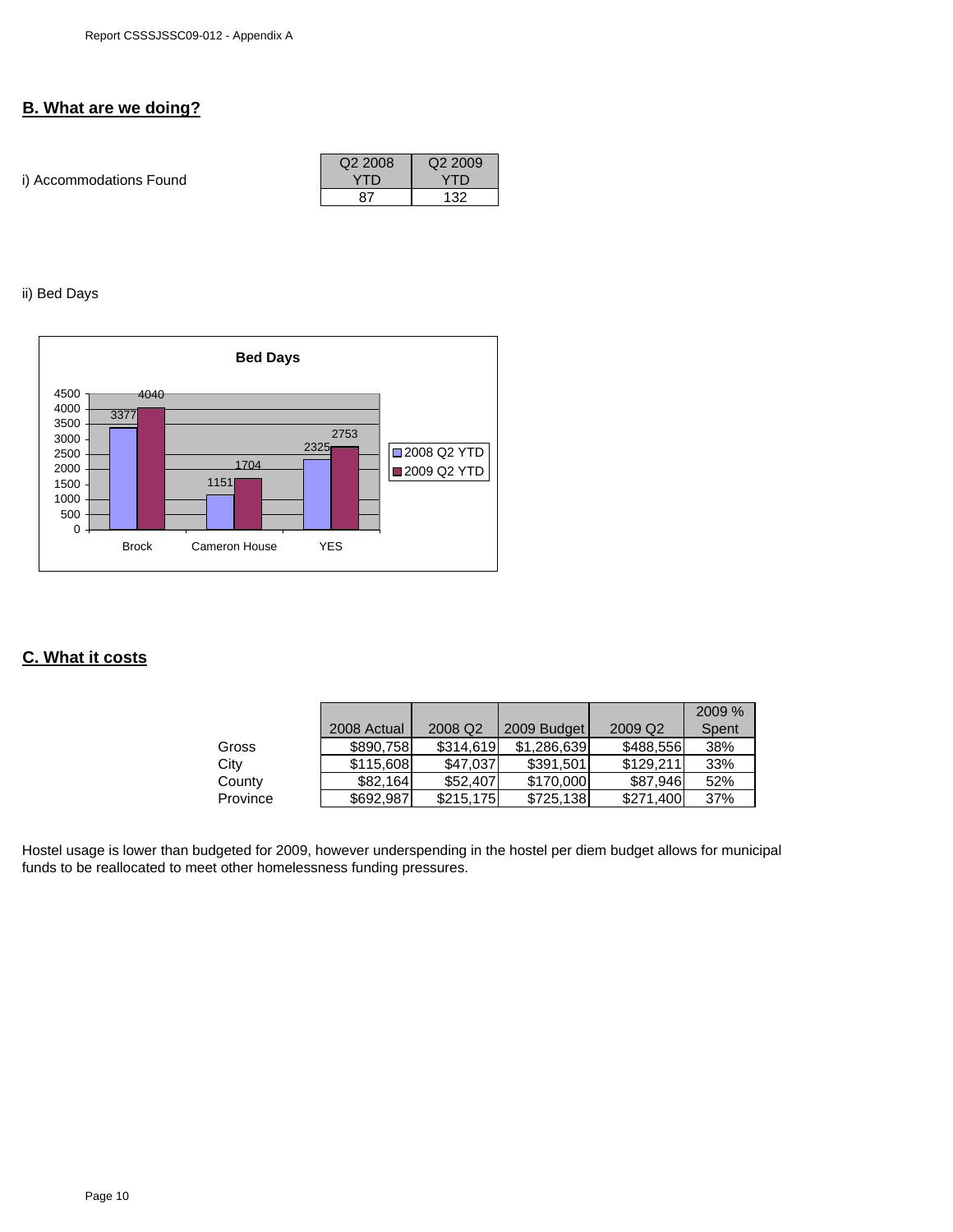# **4. CHILD CARE**

### **A. Why is child care being provided to families in our communities?**

|                                      | Total      |       |
|--------------------------------------|------------|-------|
| <b>Reason for Service</b>            | Applicants | % Age |
| Attending School (full or part time) | 61         | 10.10 |
| Working (full or part time)          | 379        | 62.75 |
| CAS Referrals                        | 107        | 17.72 |
| Social Needs Referrals               | 37         | 6.13  |
| Job Searching                        | 20         | 3.31  |
| Total                                | 604        | 100   |

### **B. How many names are on the wait list needing financial assistance for child care?**

**Wait List** 

| # of Children | When Care is Required |
|---------------|-----------------------|
| 136           | May 09-Dec. 09        |
| 5             | Jan. 10 - June 10     |

### **C. Caseload**

Active families have been assessed and approved for financial assistance. Looking for placement have also been assessed and are in the process of securing a child care spot.

|             | # of Children $ #$ of Families |     |
|-------------|--------------------------------|-----|
| Active      |                                |     |
| Children    | 698                            | 507 |
| Looking for |                                |     |
| Placement   | 37                             | חצ  |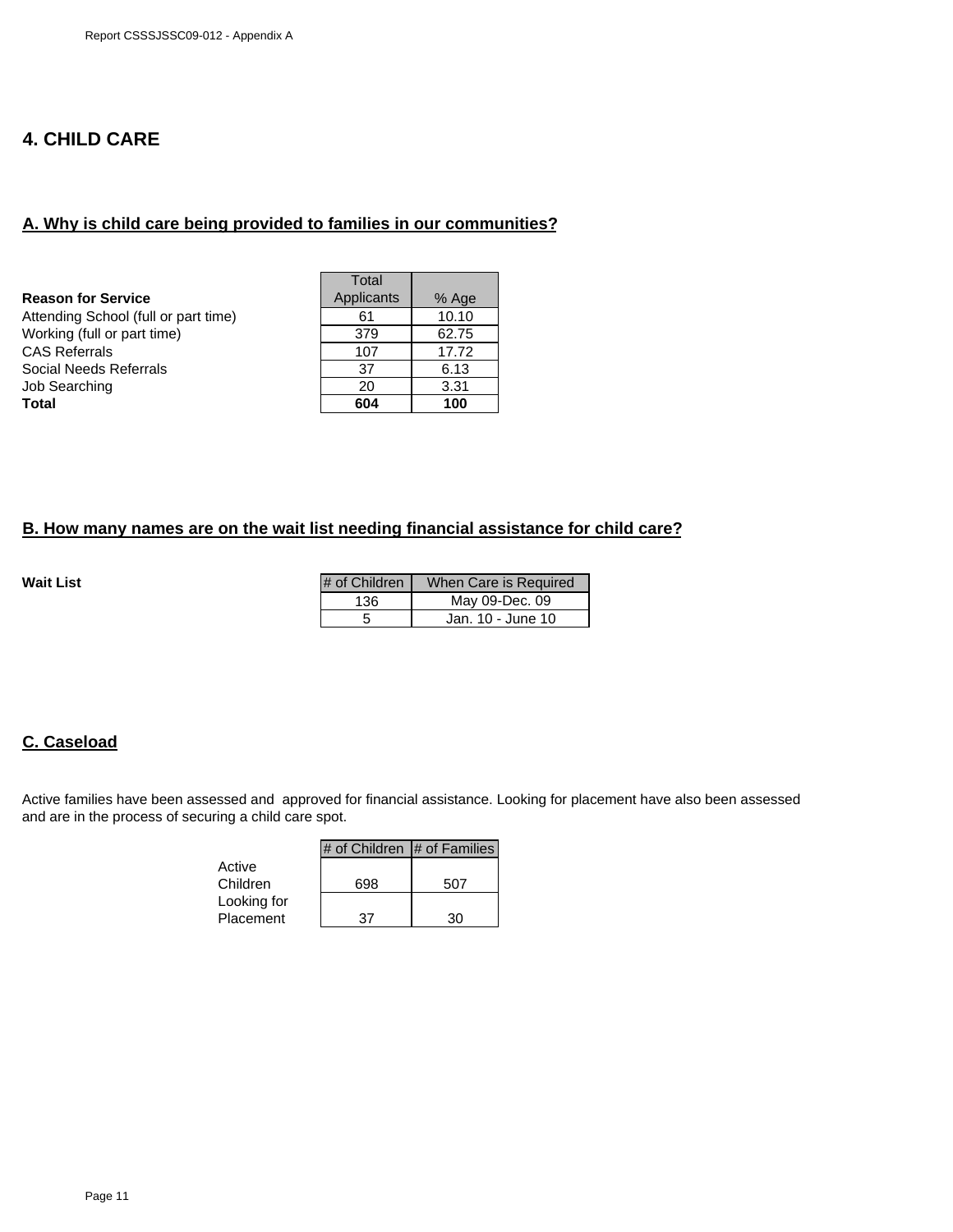# **5. CUSTOMER SERVICE**

### **A. Results from the Comment Box:**

The Comment Boxes were introduced in December 2008. They are available in each of the reception areas, and in PERC. We have been regularly monitoring the feedback and following up when appropriate. Clients have completed 29 cards in 2009.



### **B. Client Complaint Process**

In the second quarter of 2009 one written complaint was received and responded to. A concern was expressed about a possible inappropriate sharing of personal information. Upon investigation by the Division Head it was determined that no inappropriate sharing had occurred. A letter was sent to the complainant clarifying the policy on sharing of information.

Information about the complaint process continues to be included in the monthly inserts that are included with assistance cheques. During any community speaking engagement, reference to the client complaint procedure is made so those working with people we serve can also encourage them to bring forward concerns should they have them.